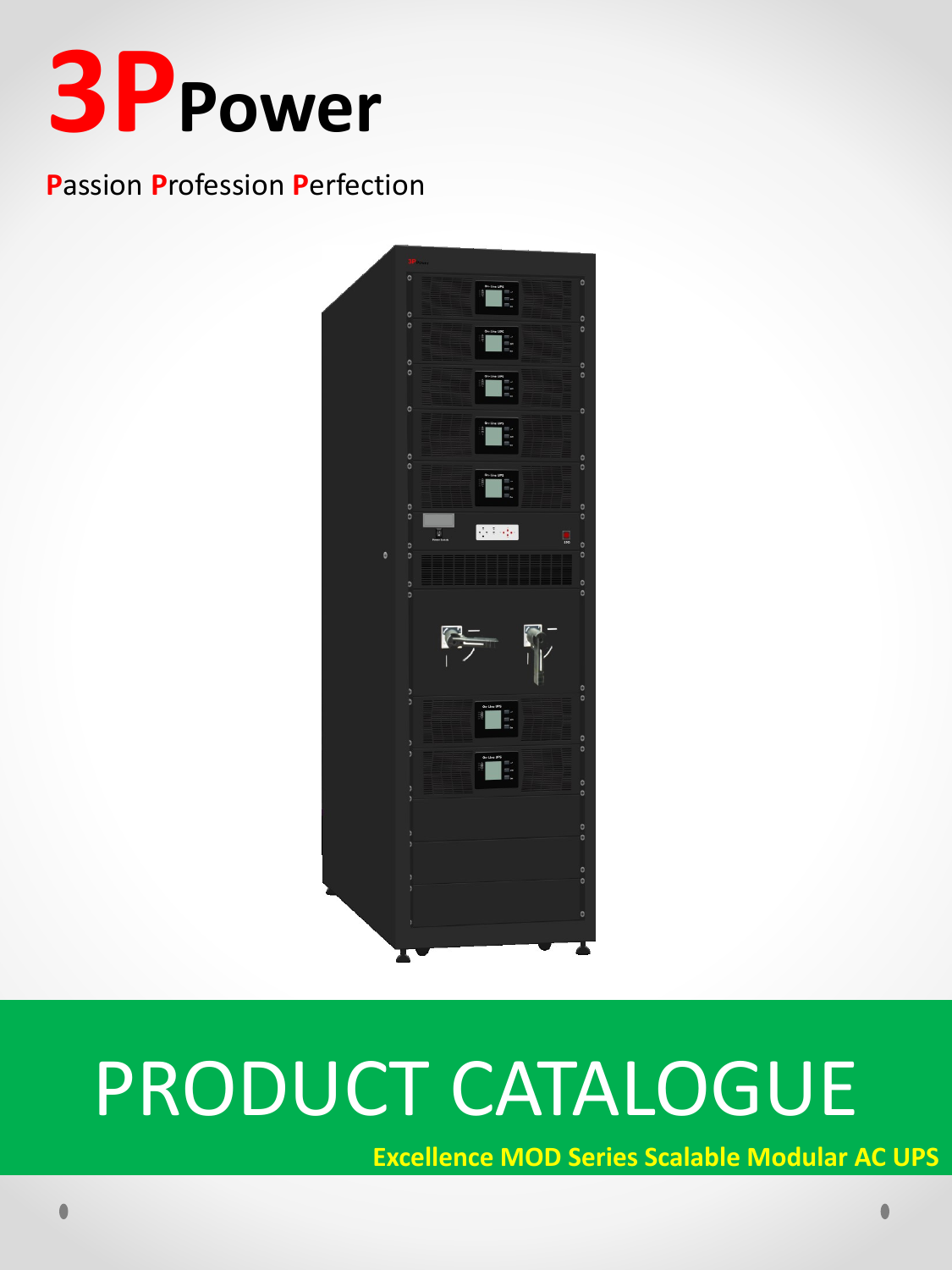## **Excellence MOD Series Scalable Modular AC UPS**



#### • **True online double conversion with distributed bypass**

The true online double conversion scalable modular UPS designed with distributed Static Bypass provides the better reliability and availability. The design topology of distributed bypass makes the individual module to perform as a standalone UPS and the UPS foot-print smaller.

#### • **Robust electrical performance to prevent the damages caused by up and down -streams**

This UPS is designed to accept wide input voltage and frequency range to cope with the worst utility conditions. It can eliminate harmful distortion from utility power and withstand all kinds of severe impacts from various loads. It's capable to support heavy duty equipment, production equipment and DCS (Distributed Control System) system.

#### • **Colourful Multifunctional HMI Touch Screen**

The 7 inch colorful multifunctional HMI (Human Machine Interface) TFT touch screen allows easy and humanized operation of the UPS. It gives access to the most important parameters, status and alarms, control commands, input, output, battery measurements (power, current, voltage, frequency and temperature) and settings. The MOD series UPS includes 500 events' log allowing precise and detailed identification of any event.



#### • **Comprehensive UPS Monitoring**

Built-in slots of RS232-1, RS232-2, RS485, intelligent slots 1, 2, 3 for SNMP, JBUS and MODBUS and Dry Contacts provide users' total preference on-site.

## **Excellence MOD Series Scalable Modular UPS are suitable for both Industrial and Commercial environment**



\* Industrial application such as Process & Control System, Industrial Machinery, Instrument & Measurement, Process Monitoring , Control and Security



\* Infrastructures application such as Hospital, Airport, Data Centre, Telecommunication, Semiconductor, Water Treatment and Rail Transportation



Energy Industry application such as Oil & Gas, Petrochemicals, Power Plant, Power Transmission



Military application such as Communication and Data Centre

#### • **Advanced Battery Management (ABM)**

The ABM system allows the flexible battery configuration and 3 steps charged control as well as extends the life span of battery by having a periodic battery self-test.

#### • **Flexible Hot Swappable Design**

This unique modular type design of UPS module and monitor module can be added or replaced live while another module continues protecting the load. This functions help to eliminates the need to go to bypass for module replacement or upgrading works.



#### • **Equipment Efficiency**

Increased efficiency also leads to higher sustainability, through reduced carbon emissions. With high efficiency being translated thus helps to reduced cooling and electrical losses, which in return helps to minimise operational expenditure costs.

#### • **Easy integration into existing electrical networks or generator**

During wiring connection, Excellent MOD Series with rare bottom termination can be accessible either from top or from bottom under different environmental condition. Besides, this UPS is fully compatible with generator.

#### • **Maximum Safety Features**

Maximum safety features is always the top priority for our equipment. Thus, when designing hot-swappable design, distributed bypass, Modular UPS with input breakers, in-built back-feed protection and all designs have been ensure to be in compliance with all safety regulations world wide.

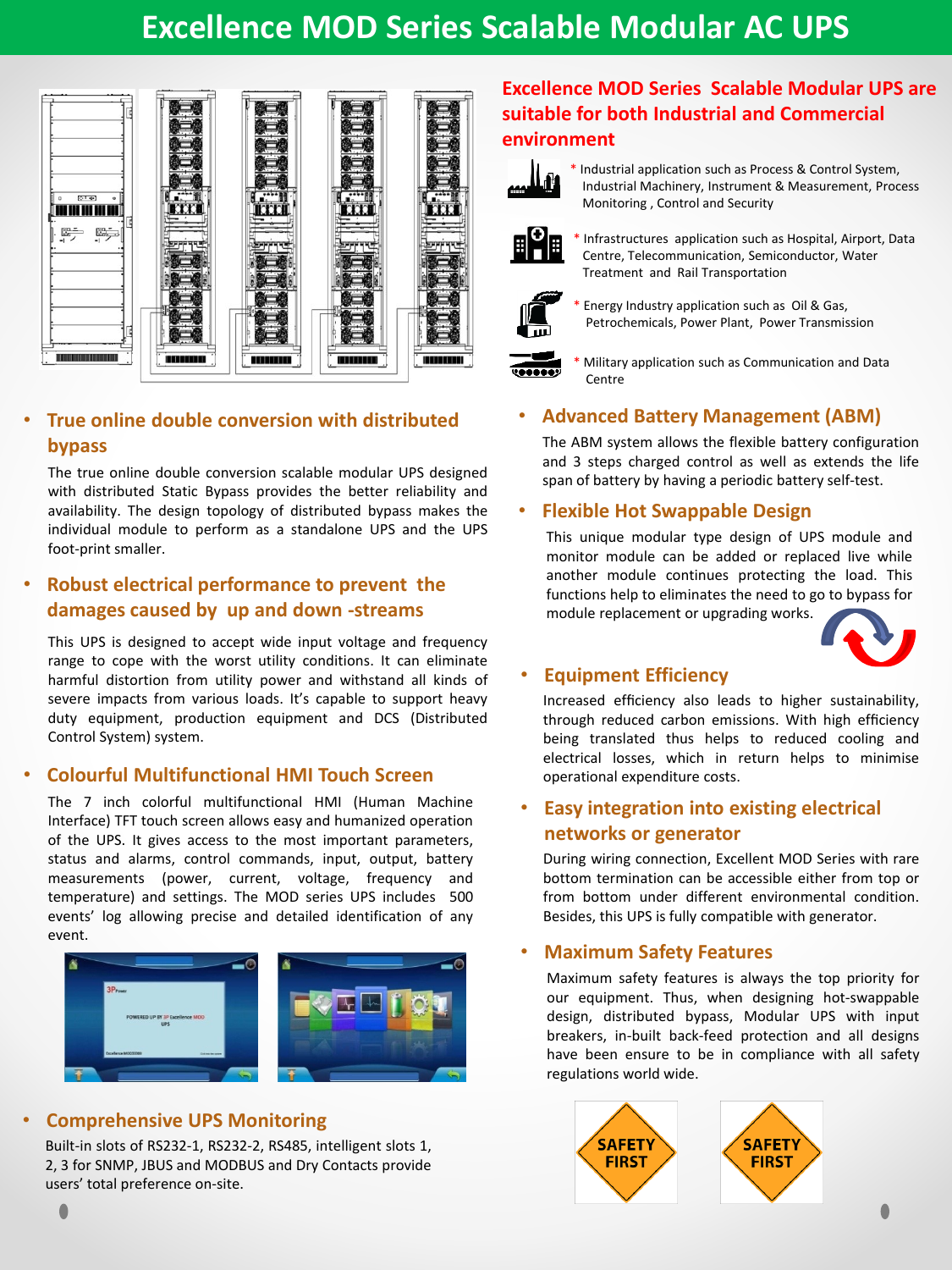## **Technical Specification - 3 Phase in / 3 Phase out**

| <b>MODEL</b>                                                  | MOD33020                                                                                                                                                                                                                                          | MOD33060   | MOD33080   | MOD33100    | MOD33120                                 | MOD33160     | MOD33180     | MOD33200     |  |  |  |
|---------------------------------------------------------------|---------------------------------------------------------------------------------------------------------------------------------------------------------------------------------------------------------------------------------------------------|------------|------------|-------------|------------------------------------------|--------------|--------------|--------------|--|--|--|
| <b>CAPACITY in kVA / kW</b>                                   | 20kVA/18kW                                                                                                                                                                                                                                        | 60kVA/54kW | 80kVA/72kW | 100kVA/90kW | 120kVA/108kW                             | 160kVA/144kW | 180kVA/162kW | 200kVA/180kW |  |  |  |
| <b>SYSTEM</b>                                                 |                                                                                                                                                                                                                                                   |            |            |             |                                          |              |              |              |  |  |  |
| System Efficiency @ DCM<br>(Double Conversion Mode)           | 95%                                                                                                                                                                                                                                               |            |            |             |                                          |              |              |              |  |  |  |
| System Efficiency @ ESM<br>(Energy Saver Mode)                | 98%                                                                                                                                                                                                                                               |            |            |             |                                          |              |              |              |  |  |  |
| <b>Static Bypass Rating</b>                                   | 20kVA to 200kVA (Distributed Static Bypass)                                                                                                                                                                                                       |            |            |             |                                          |              |              |              |  |  |  |
| <b>External Paralleling</b>                                   | Up to 4 Cabinets can be paralleled                                                                                                                                                                                                                |            |            |             |                                          |              |              |              |  |  |  |
| <b>UPS Topology</b>                                           |                                                                                                                                                                                                                                                   |            |            |             | <b>Double Conversion</b>                 |              |              |              |  |  |  |
| <b>IP Rating</b>                                              | IP 20 As Standard (Option: Up to IP42 is available upon request)                                                                                                                                                                                  |            |            |             |                                          |              |              |              |  |  |  |
| Acoustic noise at 1 m, in 25 °C Ambient<br>Temperature        | < 70 dBA in DCM, < 55 dBA in ESM                                                                                                                                                                                                                  |            |            |             |                                          |              |              |              |  |  |  |
| Altitude (Maximum)                                            | Within 1000m above sea level at 40 °C, Every 100m increase, Capacity decrease 1%, Maximum 2000m                                                                                                                                                   |            |            |             |                                          |              |              |              |  |  |  |
| Cable Entry                                                   | Rare Bottom (Customization is available upon request)                                                                                                                                                                                             |            |            |             |                                          |              |              |              |  |  |  |
|                                                               | <b>MODULAR UPS INPUT PARAMETERS</b>                                                                                                                                                                                                               |            |            |             |                                          |              |              |              |  |  |  |
| Rated Input Voltage                                           |                                                                                                                                                                                                                                                   |            |            |             | 380V / 400V / 415V 3 Phase 4W            |              |              |              |  |  |  |
| Voltage Tolerance - Rectifier Input                           | 380V (+25% to -45%) / 400V (+20% to -45%) / 415V(+15% to -45%) 3 Phase 4W                                                                                                                                                                         |            |            |             |                                          |              |              |              |  |  |  |
| Voltage Tolerance - Bypass Input                              |                                                                                                                                                                                                                                                   |            |            |             | Rated voltage -15% / +10%                |              |              |              |  |  |  |
| Rated Input Frequency                                         |                                                                                                                                                                                                                                                   |            |            |             | 40 - 70 Hz                               |              |              |              |  |  |  |
| <b>Frequency Tolerance</b><br>Input Power Factor @ 100% Load  |                                                                                                                                                                                                                                                   |            |            |             | Rated Frequency +/- 10% (Bypass)<br>>99% |              |              |              |  |  |  |
|                                                               |                                                                                                                                                                                                                                                   |            |            |             |                                          |              |              |              |  |  |  |
| Input Current Harmonic Distortion (THDi)                      |                                                                                                                                                                                                                                                   |            |            |             | < 3%                                     |              |              |              |  |  |  |
| Rectifier Soft Start<br><b>Internal Backfeed Protection</b>   |                                                                                                                                                                                                                                                   |            |            |             | Built-in<br>Built-in                     |              |              |              |  |  |  |
| <b>MODULAR OUTPUT PARAMETERS</b>                              |                                                                                                                                                                                                                                                   |            |            |             |                                          |              |              |              |  |  |  |
| Rated Output Voltage Rating                                   | 220/380V, 230/400V, 240/415V (Configurable) 3 Phase + N                                                                                                                                                                                           |            |            |             |                                          |              |              |              |  |  |  |
| <b>Total Voltage Harmonic Distortion</b>                      |                                                                                                                                                                                                                                                   |            |            |             |                                          |              |              |              |  |  |  |
|                                                               | < 1% (100% Linear load); < 5% (100% Non-linear load)                                                                                                                                                                                              |            |            |             |                                          |              |              |              |  |  |  |
| Output Power Factor                                           | 0.9 Lagging                                                                                                                                                                                                                                       |            |            |             |                                          |              |              |              |  |  |  |
| Permitted Load Power Factor                                   | 0.8 Lagging to 0.8 Leading                                                                                                                                                                                                                        |            |            |             |                                          |              |              |              |  |  |  |
| Overload on Inverter                                          | 102 ~ 110% For 10 minutes, 111 ~ 125% For 60 seconds, 126 ~ 150% For 10 seconds, > 150% Transfer to bypass immediately                                                                                                                            |            |            |             |                                          |              |              |              |  |  |  |
| Overload on Bypass                                            | < 125% For Continuous Operation, 1000% for 20m second                                                                                                                                                                                             |            |            |             |                                          |              |              |              |  |  |  |
| <b>BATTERY</b>                                                |                                                                                                                                                                                                                                                   |            |            |             |                                          |              |              |              |  |  |  |
| <b>Battery Type</b>                                           | VRLA / GEL                                                                                                                                                                                                                                        |            |            |             |                                          |              |              |              |  |  |  |
| Temperature Compensation                                      | Option                                                                                                                                                                                                                                            |            |            |             |                                          |              |              |              |  |  |  |
| <b>Battery Nominal Voltage</b>                                | 384VDC -- 480VDC configurable                                                                                                                                                                                                                     |            |            |             |                                          |              |              |              |  |  |  |
| <b>Battery Quantity in Cell</b>                               | 192 Cells to 240 Cells (240 Cells as default)                                                                                                                                                                                                     |            |            |             |                                          |              |              |              |  |  |  |
| Charge Current Limit<br><b>Black/Battery Start Capability</b> | 10A per UPS Module<br>Option                                                                                                                                                                                                                      |            |            |             |                                          |              |              |              |  |  |  |
| <b>COMMUNICATIONS</b>                                         |                                                                                                                                                                                                                                                   |            |            |             |                                          |              |              |              |  |  |  |
| Comm-slot                                                     | RS232 for LAN monitor & Communication, SNMP, JBUS, MODBUS and Expandable Dry Contacts                                                                                                                                                             |            |            |             |                                          |              |              |              |  |  |  |
| Network / SNMP Interface                                      | SNMP card, Built-in external Network Card (monitoring working environment), Relay card                                                                                                                                                            |            |            |             |                                          |              |              |              |  |  |  |
| Monitor Module & Indicators                                   | EPO Button (REPO), Touch Screen TFT Central Display, UPS Module LCD Display and LED Indicators                                                                                                                                                    |            |            |             |                                          |              |              |              |  |  |  |
| Audible Alarm                                                 | Audible Alarm from Beeper                                                                                                                                                                                                                         |            |            |             |                                          |              |              |              |  |  |  |
| <b>ACCESSORIES</b>                                            |                                                                                                                                                                                                                                                   |            |            |             |                                          |              |              |              |  |  |  |
| Options                                                       | SNMP, Network Card, Relay Card<br>External Battery Cabinet or Box c/w Breaker or Fuse<br>Parallel Tie Cabinet, Parallel card (Distribution Confluence Cabinet)<br>Input and / or Output Isolation Transformer / Lightning Protection Device / SPD |            |            |             |                                          |              |              |              |  |  |  |
| <b>STANDARDS COMPLIED</b>                                     |                                                                                                                                                                                                                                                   |            |            |             |                                          |              |              |              |  |  |  |
| Safety                                                        | IEC 62040-1 YD/T1095-2008                                                                                                                                                                                                                         |            |            |             |                                          |              |              |              |  |  |  |
| <b>EMC</b>                                                    | IEC 62040-2                                                                                                                                                                                                                                       |            |            |             |                                          |              |              |              |  |  |  |
| Performance                                                   | IEC 62040-3                                                                                                                                                                                                                                       |            |            |             |                                          |              |              |              |  |  |  |
| <b>PHYSICAL</b>                                               |                                                                                                                                                                                                                                                   |            |            |             |                                          |              |              |              |  |  |  |
| Cabinet Frame IP20                                            | 200kVA Frame, customized design as per request                                                                                                                                                                                                    |            |            |             |                                          |              |              |              |  |  |  |
| Rating                                                        | 20Kva to 200kVA per frame                                                                                                                                                                                                                         |            |            |             |                                          |              |              |              |  |  |  |
| Dimension (W * D * H) in mm                                   | 600 * 840 * 1400 For 5 UPS Modules and 600 * 1100 * 2000 For 10 UPS Modules                                                                                                                                                                       |            |            |             |                                          |              |              |              |  |  |  |
| Approximate Net Weight in kg                                  | 210                                                                                                                                                                                                                                               |            |            |             |                                          |              |              |              |  |  |  |
| <b>Building Block Components</b>                              | 1 to 10 Units of 20kVA UPS Modules + Monitor Module + Distributed Bypass + PDU                                                                                                                                                                    |            |            |             |                                          |              |              |              |  |  |  |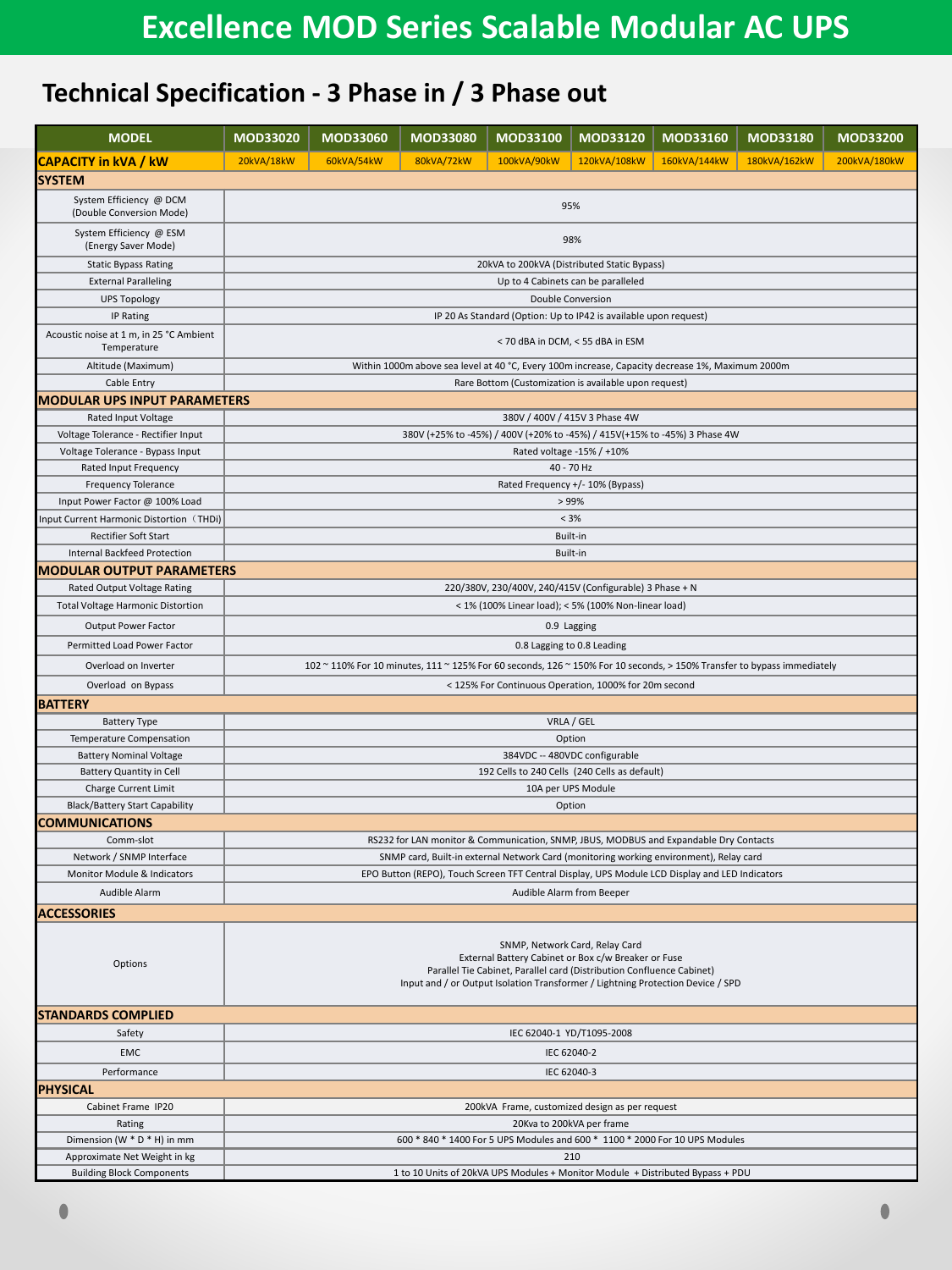## **Technical Specification - 3 Phase in / 3 Phase out**

| <b>MODEL</b>                                           | MOD33030                                                                                                                                                                                                                                          | MOD33090                                                                    | MOD33150     | MOD33180                                                | MOD33210                         | MOD33240     | MOD33270     | MOD33300     |  |  |  |
|--------------------------------------------------------|---------------------------------------------------------------------------------------------------------------------------------------------------------------------------------------------------------------------------------------------------|-----------------------------------------------------------------------------|--------------|---------------------------------------------------------|----------------------------------|--------------|--------------|--------------|--|--|--|
| <b>CAPACITY in kVA / kW</b>                            | 30kVA/27kW                                                                                                                                                                                                                                        | 90kVA/81kW                                                                  | 150kVA/135kW | 180kVA/162kW                                            | 210kVA/189kW                     | 240kVA/216kW | 270kVA/243kW | 300kVA/270kW |  |  |  |
| <b>SYSTEM</b>                                          |                                                                                                                                                                                                                                                   |                                                                             |              |                                                         |                                  |              |              |              |  |  |  |
| System Efficiency @ DCM<br>(Double Conversion Mode)    | 95%                                                                                                                                                                                                                                               |                                                                             |              |                                                         |                                  |              |              |              |  |  |  |
| System Efficiency @ ESM<br>(Energy Saver Mode)         | 98%                                                                                                                                                                                                                                               |                                                                             |              |                                                         |                                  |              |              |              |  |  |  |
| <b>Static Bypass Rating</b>                            | 30kVA to 300kVA (Distributed Static Bypass)                                                                                                                                                                                                       |                                                                             |              |                                                         |                                  |              |              |              |  |  |  |
| <b>External Paralleling</b>                            |                                                                                                                                                                                                                                                   | Up to 4 Cabinets can be paralleled                                          |              |                                                         |                                  |              |              |              |  |  |  |
| <b>UPS Topology</b>                                    |                                                                                                                                                                                                                                                   |                                                                             |              |                                                         | <b>Double Conversion</b>         |              |              |              |  |  |  |
| <b>IP Rating</b>                                       | IP 20 As Standard (Option: Up to IP42 is available upon request)                                                                                                                                                                                  |                                                                             |              |                                                         |                                  |              |              |              |  |  |  |
| Acoustic noise at 1 m, in 25 °C Ambient<br>Temperature | < 70 dBA in DCM, < 55 dBA in ESM                                                                                                                                                                                                                  |                                                                             |              |                                                         |                                  |              |              |              |  |  |  |
| Altitude (Maximum)                                     | Within 1000m above sea level at 40 °C, Every 100m increase, Capacity decrease 1%, Maximum 2000m                                                                                                                                                   |                                                                             |              |                                                         |                                  |              |              |              |  |  |  |
| Cable Entry                                            |                                                                                                                                                                                                                                                   | Rare Bottom (Customization is available upon request)                       |              |                                                         |                                  |              |              |              |  |  |  |
| <b>MODULAR UPS INPUT PARAMETERS</b>                    |                                                                                                                                                                                                                                                   |                                                                             |              |                                                         |                                  |              |              |              |  |  |  |
| Rated Input Voltage                                    |                                                                                                                                                                                                                                                   |                                                                             |              |                                                         | 380V / 400V / 415V 3 Phase 4W    |              |              |              |  |  |  |
| Voltage Tolerance - Rectifier Input                    | 380V (+25% to -45%) / 400V (+20% to -45%) / 415V(+15% to -45%) 3 Phase 4W                                                                                                                                                                         |                                                                             |              |                                                         |                                  |              |              |              |  |  |  |
| Voltage Tolerance - Bypass Input                       |                                                                                                                                                                                                                                                   |                                                                             |              |                                                         | Rated voltage -15% / +10%        |              |              |              |  |  |  |
| Rated Input Frequency                                  |                                                                                                                                                                                                                                                   |                                                                             |              |                                                         | 40 - 70 Hz                       |              |              |              |  |  |  |
| <b>Frequency Tolerance</b>                             |                                                                                                                                                                                                                                                   |                                                                             |              |                                                         | Rated Frequency +/- 10% (Bypass) |              |              |              |  |  |  |
| Input Power Factor @ 100% Load                         |                                                                                                                                                                                                                                                   |                                                                             |              |                                                         | >99%                             |              |              |              |  |  |  |
| Input Current Harmonic Distortion (THDi)               |                                                                                                                                                                                                                                                   |                                                                             |              |                                                         | < 3%                             |              |              |              |  |  |  |
| <b>Rectifier Soft Start</b>                            |                                                                                                                                                                                                                                                   |                                                                             |              |                                                         | Built-in                         |              |              |              |  |  |  |
| <b>Internal Backfeed Protection</b>                    |                                                                                                                                                                                                                                                   |                                                                             |              |                                                         | Built-in                         |              |              |              |  |  |  |
| <b>MODULAR OUTPUT PARAMETERS</b>                       |                                                                                                                                                                                                                                                   |                                                                             |              |                                                         |                                  |              |              |              |  |  |  |
| Rated Output Voltage Rating                            |                                                                                                                                                                                                                                                   |                                                                             |              | 220/380V, 230/400V, 240/415V (Configurable) 3 Phase + N |                                  |              |              |              |  |  |  |
| <b>Total Voltage Harmonic Distortion</b>               |                                                                                                                                                                                                                                                   |                                                                             |              | < 1% (100% Linear load); < 5% (100% Non-linear load)    |                                  |              |              |              |  |  |  |
| Output Power Factor                                    |                                                                                                                                                                                                                                                   |                                                                             |              |                                                         | 0.9 Lagging                      |              |              |              |  |  |  |
| Permitted Load Power Factor                            | 0.8 Lagging to 0.8 Leading                                                                                                                                                                                                                        |                                                                             |              |                                                         |                                  |              |              |              |  |  |  |
| Overload on Inverter                                   | 102 ~ 110% For 10 minutes, 111 ~ 125% For 60 seconds, 126 ~ 150% For 10 seconds, > 150% Transfer to bypass immediately                                                                                                                            |                                                                             |              |                                                         |                                  |              |              |              |  |  |  |
| Overload on Bypass                                     |                                                                                                                                                                                                                                                   |                                                                             |              | < 125% For Continuous Operation, 1000% for 20m second   |                                  |              |              |              |  |  |  |
| <b>BATTERY</b>                                         |                                                                                                                                                                                                                                                   |                                                                             |              |                                                         |                                  |              |              |              |  |  |  |
| <b>Battery Type</b>                                    |                                                                                                                                                                                                                                                   |                                                                             |              |                                                         | VRLA / GEL                       |              |              |              |  |  |  |
| Temperature Compensation                               | Option                                                                                                                                                                                                                                            |                                                                             |              |                                                         |                                  |              |              |              |  |  |  |
| <b>Battery Nominal Voltage</b>                         | 384VDC -- 480VDC configurable                                                                                                                                                                                                                     |                                                                             |              |                                                         |                                  |              |              |              |  |  |  |
| <b>Battery Quantity in Cell</b>                        | 192 Cells to 240 Cells (240 Cells as default)                                                                                                                                                                                                     |                                                                             |              |                                                         |                                  |              |              |              |  |  |  |
| Charge Current Limit                                   | 10A per UPS Module                                                                                                                                                                                                                                |                                                                             |              |                                                         |                                  |              |              |              |  |  |  |
| <b>Black/Battery Start Capability</b><br>Option        |                                                                                                                                                                                                                                                   |                                                                             |              |                                                         |                                  |              |              |              |  |  |  |
| <b>COMMUNICATIONS</b>                                  |                                                                                                                                                                                                                                                   |                                                                             |              |                                                         |                                  |              |              |              |  |  |  |
| Comm-slot                                              | RS232 for LAN monitor & Communication, SNMP, JBUS, MODBUS and Expandable Dry Contacts                                                                                                                                                             |                                                                             |              |                                                         |                                  |              |              |              |  |  |  |
| Network / SNMP Interface                               | SNMP card, Built-in external Network Card (monitoring working environment), Relay card                                                                                                                                                            |                                                                             |              |                                                         |                                  |              |              |              |  |  |  |
| Monitor Module & Indicators                            | EPO Button (REPO), Touch Screen TFT Central Display, UPS Module LCD Display and LED Indicators<br>Audible Alarm from Beeper                                                                                                                       |                                                                             |              |                                                         |                                  |              |              |              |  |  |  |
| Audible Alarm                                          |                                                                                                                                                                                                                                                   |                                                                             |              |                                                         |                                  |              |              |              |  |  |  |
| <b>ACCESSORIES</b>                                     |                                                                                                                                                                                                                                                   |                                                                             |              |                                                         |                                  |              |              |              |  |  |  |
| Options                                                | SNMP, Network Card, Relay Card<br>External Battery Cabinet or Box c/w Breaker or Fuse<br>Parallel Tie Cabinet, Parallel card (Distribution Confluence Cabinet)<br>Input and / or Output Isolation Transformer / Lightning Protection Device / SPD |                                                                             |              |                                                         |                                  |              |              |              |  |  |  |
| <b>STANDARDS COMPLIED</b>                              |                                                                                                                                                                                                                                                   |                                                                             |              |                                                         |                                  |              |              |              |  |  |  |
| Safety                                                 | IEC 62040-1 YD/T1095-2008                                                                                                                                                                                                                         |                                                                             |              |                                                         |                                  |              |              |              |  |  |  |
| <b>EMC</b>                                             | IEC 62040-2                                                                                                                                                                                                                                       |                                                                             |              |                                                         |                                  |              |              |              |  |  |  |
| Performance                                            | IEC 62040-3                                                                                                                                                                                                                                       |                                                                             |              |                                                         |                                  |              |              |              |  |  |  |
| <b>PHYSICAL</b>                                        |                                                                                                                                                                                                                                                   |                                                                             |              |                                                         |                                  |              |              |              |  |  |  |
| Cabinet Frame IP20                                     |                                                                                                                                                                                                                                                   |                                                                             |              | 300kVA Frame, customized design as per request          |                                  |              |              |              |  |  |  |
| Rating                                                 | 30Kva to 300kVA per frame                                                                                                                                                                                                                         |                                                                             |              |                                                         |                                  |              |              |              |  |  |  |
| Dimension (W * D * H) in mm                            |                                                                                                                                                                                                                                                   | 600 * 840 * 1400 For 5 UPS Modules and 600 * 1100 * 2000 For 10 UPS Modules |              |                                                         |                                  |              |              |              |  |  |  |
| Approximate Net Weight in kg                           | 320                                                                                                                                                                                                                                               |                                                                             |              |                                                         |                                  |              |              |              |  |  |  |
| <b>Building Block Components</b>                       | 1 to 10 Units of 30kVA UPS Modules + Monitor Module + Distributed Bypass + PDU                                                                                                                                                                    |                                                                             |              |                                                         |                                  |              |              |              |  |  |  |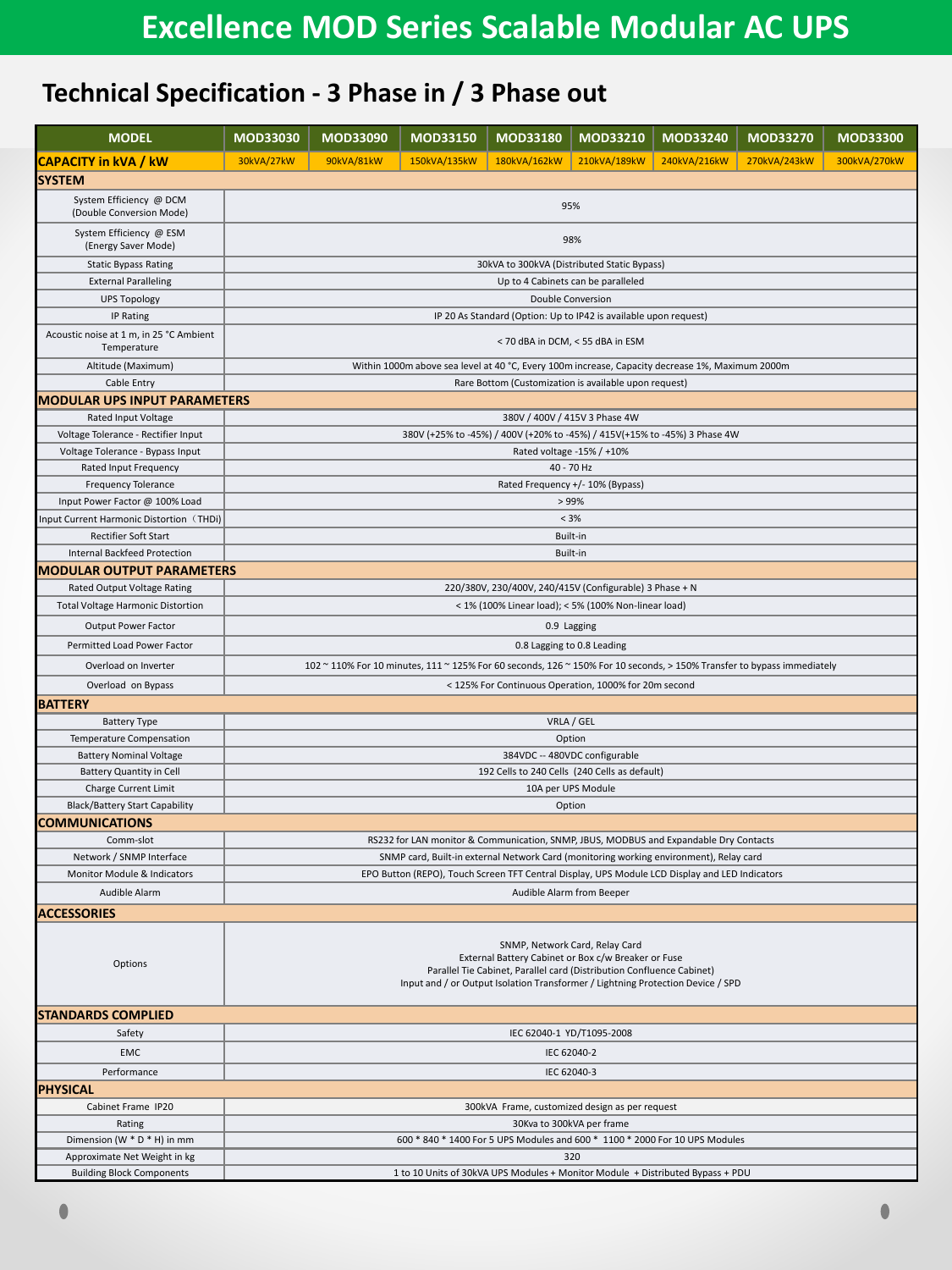## **Technical Specification - 3 Phase in / 3 Phase out**

| <b>MODEL</b>                                            | MOD33040                                                                                                                                                                                                                                          | MOD33160                                                                  | MOD33200     | MOD33240                                              | <b>MOD33280</b>                  | MOD33320     | MOD33360     | MOD33400     |  |  |
|---------------------------------------------------------|---------------------------------------------------------------------------------------------------------------------------------------------------------------------------------------------------------------------------------------------------|---------------------------------------------------------------------------|--------------|-------------------------------------------------------|----------------------------------|--------------|--------------|--------------|--|--|
| <b>CAPACITY in kVA / kW</b>                             | 40kVA/36kW                                                                                                                                                                                                                                        | 160kVA/144kW                                                              | 200kVA/180kW | 240kVA/216kW                                          | 280kVA/252kW                     | 320kVA/288kW | 360kVA/324kW | 400kVA/360kW |  |  |
| <b>SYSTEM</b>                                           |                                                                                                                                                                                                                                                   |                                                                           |              |                                                       |                                  |              |              |              |  |  |
| System Efficiency @ DCM<br>(Double Conversion Mode)     | 95%                                                                                                                                                                                                                                               |                                                                           |              |                                                       |                                  |              |              |              |  |  |
| System Efficiency @ ESM<br>(Energy Saver Mode)          | 98%                                                                                                                                                                                                                                               |                                                                           |              |                                                       |                                  |              |              |              |  |  |
| <b>Static Bypass Rating</b>                             | 40kVA to 400kVA (Distributed Static Bypass)                                                                                                                                                                                                       |                                                                           |              |                                                       |                                  |              |              |              |  |  |
| <b>External Paralleling</b>                             | Up to 4 Cabinets can be paralleled                                                                                                                                                                                                                |                                                                           |              |                                                       |                                  |              |              |              |  |  |
| <b>UPS Topology</b>                                     |                                                                                                                                                                                                                                                   |                                                                           |              |                                                       | <b>Double Conversion</b>         |              |              |              |  |  |
| <b>IP Rating</b>                                        | IP 20 As Standard (Option: Up to IP42 is available upon request)                                                                                                                                                                                  |                                                                           |              |                                                       |                                  |              |              |              |  |  |
| Acoustic noise at 1 m, in 25 °C Ambient<br>Temperature  | < 70 dBA in DCM, < 55 dBA in ESM                                                                                                                                                                                                                  |                                                                           |              |                                                       |                                  |              |              |              |  |  |
| Altitude (Maximum)                                      | Within 1000m above sea level at 40 °C, Every 100m increase, Capacity decrease 1%, Maximum 2000m                                                                                                                                                   |                                                                           |              |                                                       |                                  |              |              |              |  |  |
| Cable Entry                                             |                                                                                                                                                                                                                                                   | Rare Bottom (Customization is available upon request)                     |              |                                                       |                                  |              |              |              |  |  |
| <b>MODULAR UPS INPUT PARAMETERS</b>                     |                                                                                                                                                                                                                                                   |                                                                           |              |                                                       |                                  |              |              |              |  |  |
| Rated Input Voltage                                     |                                                                                                                                                                                                                                                   |                                                                           |              |                                                       | 380V / 400V / 415V 3 Phase 4W    |              |              |              |  |  |
| Voltage Tolerance - Rectifier Input                     |                                                                                                                                                                                                                                                   | 380V (+25% to -45%) / 400V (+20% to -45%) / 415V(+15% to -45%) 3 Phase 4W |              |                                                       |                                  |              |              |              |  |  |
| Voltage Tolerance - Bypass Input                        |                                                                                                                                                                                                                                                   |                                                                           |              |                                                       | Rated voltage -15% / +10%        |              |              |              |  |  |
| Rated Input Frequency                                   |                                                                                                                                                                                                                                                   |                                                                           |              |                                                       | 40 - 70 Hz                       |              |              |              |  |  |
| <b>Frequency Tolerance</b>                              |                                                                                                                                                                                                                                                   |                                                                           |              |                                                       | Rated Frequency +/- 10% (Bypass) |              |              |              |  |  |
| Input Power Factor @ 100% Load                          |                                                                                                                                                                                                                                                   |                                                                           |              |                                                       | >99%                             |              |              |              |  |  |
| Input Current Harmonic Distortion (THDi)                |                                                                                                                                                                                                                                                   |                                                                           |              |                                                       | < 3%                             |              |              |              |  |  |
| Rectifier Soft Start                                    |                                                                                                                                                                                                                                                   |                                                                           |              |                                                       | Built-in                         |              |              |              |  |  |
| <b>Internal Backfeed Protection</b>                     |                                                                                                                                                                                                                                                   |                                                                           |              |                                                       | Built-in                         |              |              |              |  |  |
| <b>MODULAR OUTPUT PARAMETERS</b>                        |                                                                                                                                                                                                                                                   |                                                                           |              |                                                       |                                  |              |              |              |  |  |
| Rated Output Voltage Rating                             | 220/380V, 230/400V, 240/415V (Configurable) 3 Phase + N                                                                                                                                                                                           |                                                                           |              |                                                       |                                  |              |              |              |  |  |
| <b>Total Voltage Harmonic Distortion</b>                |                                                                                                                                                                                                                                                   |                                                                           |              | < 1% (100% Linear load); < 5% (100% Non-linear load)  |                                  |              |              |              |  |  |
| Output Power Factor                                     |                                                                                                                                                                                                                                                   |                                                                           |              |                                                       | 0.9 Lagging                      |              |              |              |  |  |
| Permitted Load Power Factor                             | 0.8 Lagging to 0.8 Leading                                                                                                                                                                                                                        |                                                                           |              |                                                       |                                  |              |              |              |  |  |
| Overload on Inverter                                    | 102 ~ 110% For 10 minutes, 111 ~ 125% For 60 seconds, 126 ~ 150% For 10 seconds, > 150% Transfer to bypass immediately                                                                                                                            |                                                                           |              |                                                       |                                  |              |              |              |  |  |
| Overload on Bypass                                      |                                                                                                                                                                                                                                                   |                                                                           |              | < 125% For Continuous Operation, 1000% for 20m second |                                  |              |              |              |  |  |
| <b>BATTERY</b>                                          |                                                                                                                                                                                                                                                   |                                                                           |              |                                                       |                                  |              |              |              |  |  |
| <b>Battery Type</b>                                     |                                                                                                                                                                                                                                                   |                                                                           |              |                                                       | VRLA / GEL                       |              |              |              |  |  |
| Temperature Compensation                                | Option                                                                                                                                                                                                                                            |                                                                           |              |                                                       |                                  |              |              |              |  |  |
| <b>Battery Nominal Voltage</b>                          | 384VDC -- 480VDC configurable                                                                                                                                                                                                                     |                                                                           |              |                                                       |                                  |              |              |              |  |  |
| <b>Battery Quantity in Cell</b>                         | 192 Cells to 240 Cells (240 Cells as default)                                                                                                                                                                                                     |                                                                           |              |                                                       |                                  |              |              |              |  |  |
| Charge Current Limit                                    | 10A per UPS Module                                                                                                                                                                                                                                |                                                                           |              |                                                       |                                  |              |              |              |  |  |
| <b>Black/Battery Start Capability</b><br>Option         |                                                                                                                                                                                                                                                   |                                                                           |              |                                                       |                                  |              |              |              |  |  |
| <b>COMMUNICATIONS</b>                                   |                                                                                                                                                                                                                                                   |                                                                           |              |                                                       |                                  |              |              |              |  |  |
| Comm-slot                                               | RS232 for LAN monitor & Communication, SNMP, JBUS, MODBUS and Expandable Dry Contacts                                                                                                                                                             |                                                                           |              |                                                       |                                  |              |              |              |  |  |
| Network / SNMP Interface<br>Monitor Module & Indicators | SNMP card, Built-in external Network Card (monitoring working environment), Relay card                                                                                                                                                            |                                                                           |              |                                                       |                                  |              |              |              |  |  |
|                                                         | EPO Button (REPO), Touch Screen TFT Central Display, UPS Module LCD Display and LED Indicators<br>Audible Alarm from Beeper                                                                                                                       |                                                                           |              |                                                       |                                  |              |              |              |  |  |
| Audible Alarm                                           |                                                                                                                                                                                                                                                   |                                                                           |              |                                                       |                                  |              |              |              |  |  |
| <b>ACCESSORIES</b>                                      |                                                                                                                                                                                                                                                   |                                                                           |              |                                                       |                                  |              |              |              |  |  |
| Options                                                 | SNMP, Network Card, Relay Card<br>External Battery Cabinet or Box c/w Breaker or Fuse<br>Parallel Tie Cabinet, Parallel card (Distribution Confluence Cabinet)<br>Input and / or Output Isolation Transformer / Lightning Protection Device / SPD |                                                                           |              |                                                       |                                  |              |              |              |  |  |
| <b>STANDARDS COMPLIED</b>                               |                                                                                                                                                                                                                                                   |                                                                           |              |                                                       |                                  |              |              |              |  |  |
| Safety                                                  | IEC 62040-1 YD/T1095-2008                                                                                                                                                                                                                         |                                                                           |              |                                                       |                                  |              |              |              |  |  |
| <b>EMC</b>                                              | IEC 62040-2                                                                                                                                                                                                                                       |                                                                           |              |                                                       |                                  |              |              |              |  |  |
| Performance                                             | IEC 62040-3                                                                                                                                                                                                                                       |                                                                           |              |                                                       |                                  |              |              |              |  |  |
| <b>PHYSICAL</b>                                         |                                                                                                                                                                                                                                                   |                                                                           |              |                                                       |                                  |              |              |              |  |  |
| Cabinet Frame IP20                                      |                                                                                                                                                                                                                                                   |                                                                           |              | 400kVA Frame, customized design as per request        |                                  |              |              |              |  |  |
| Rating                                                  | 40kVA to 400kVA per frame                                                                                                                                                                                                                         |                                                                           |              |                                                       |                                  |              |              |              |  |  |
| Dimension (W * D * H) in mm                             | 600 * 1100 * 2000 For 10 UPS Modules                                                                                                                                                                                                              |                                                                           |              |                                                       |                                  |              |              |              |  |  |
| Approximate Net Weight in kg                            | 430                                                                                                                                                                                                                                               |                                                                           |              |                                                       |                                  |              |              |              |  |  |
| <b>Building Block Components</b>                        | 1 to 10 Units of 40kVA UPS Modules + Monitor Module + Distributed Bypass + PDU                                                                                                                                                                    |                                                                           |              |                                                       |                                  |              |              |              |  |  |